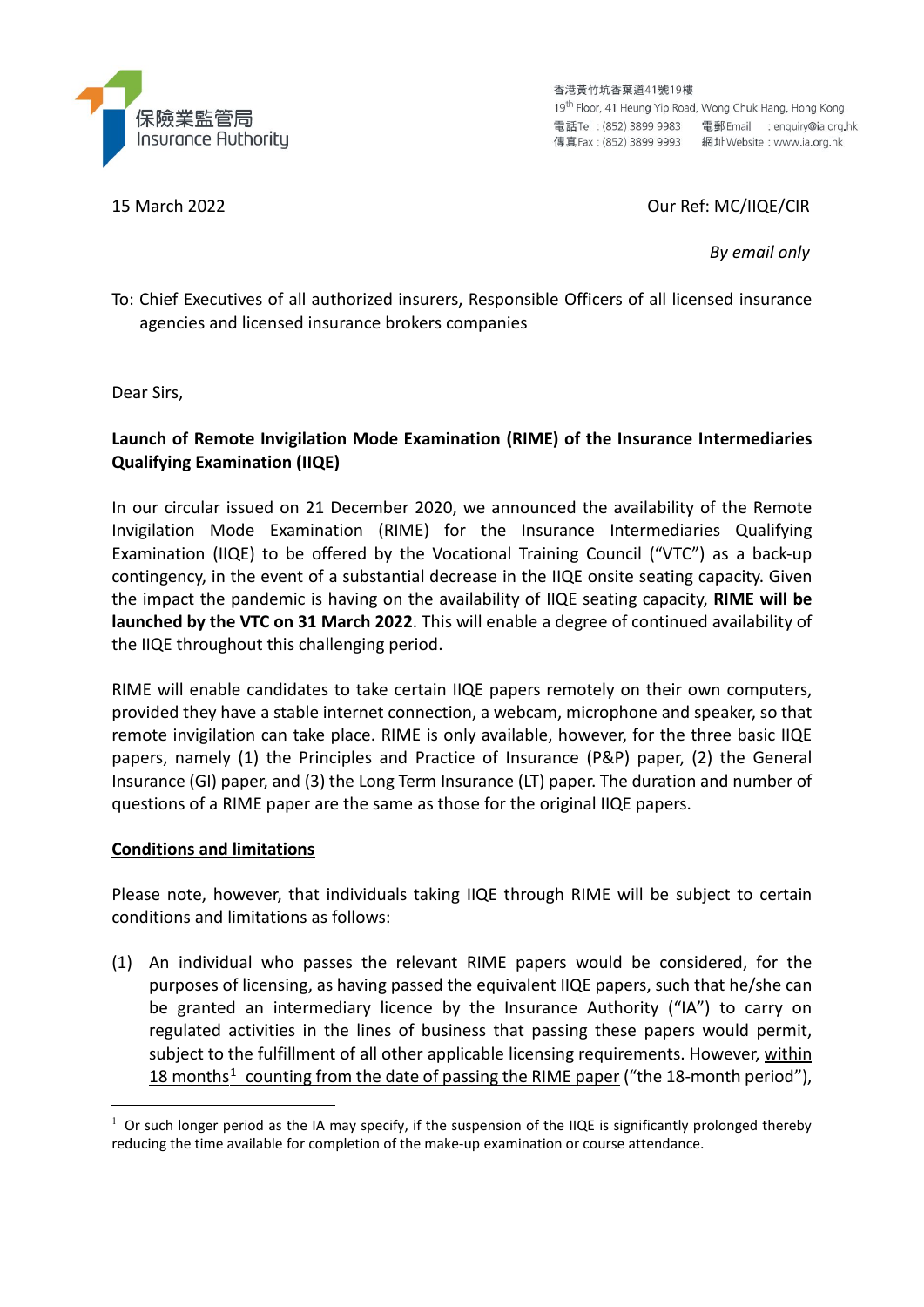the individual must also:

- (i) attend a tailor-made course to be administered by VTC for the relevant IIQE paper (a certain number of CPD hours will be available for such course) - for details, please refer to the Appendix; or
- (ii) pass the relevant original IIQE paper.
- (2) An individual who relies on the RIME passing results to apply for his/her intermediary licence from the IA, will initially only be granted a licence for 18 months counting from the date of passing the RIME paper ("the first licence"). For the purpose of counting the 18-month period of the first licence, the latest passing date of the RIME paper will be adopted<sup>[2](#page-1-0)</sup>.
- (3) Upon expiry of the 18-month period, the first licence can be renewed for 3 years provided that the individual has fulfilled either of the requirements in (1)(i) or (ii) above within the 18-month period and shows proof of this to the IA during his/her licence renewal application. If the individual is unable to submit to the IA evidence of fulfilling either post measures (1)(i) or (ii) above by the end of the 18-month period when his/her first licence is due for renewal, the first licence will expire at that point without renewal.
- (4) RIME is only available to individuals who are not existing licensees but who wish to be licensed by the IA. Individuals who are already licensed to carry on regulated activities in certain lines of business cannot rely on RIME results for the purpose of varying their line of business.

# **Rollout of RIME**

As stated, RIME will be launched by VTC on **31 March 2022**. For these purposes, RIME is now open for enrolment. Please refer to [the website of VTC](http://www.vtc.edu.hk/cpdc) for enrolment details and other examination requirements applicable to RIME.

RIME may not be able to replace the full decrease in IIQE seating capacity caused by the pandemic (and we wish to manage expectations in this respect). It does, however, serve as the best available alternative and it is precisely to address the kind of challenges currently posed that it has been developed.

<span id="page-1-0"></span>

| <sup>2</sup> Examples for counting of 18-month period for the first licence: |                                                    |
|------------------------------------------------------------------------------|----------------------------------------------------|
| Example A:                                                                   | Example B:                                         |
| If P&P paper (RIME mode) and LT paper (RIME mode) $\vert$                    | If P&P paper (Original mode) was passed on 25 Jan  |
| are passed on 4 and 11 Apr 2022 respectively, the 18-                        | 2022 while GI paper (RIME mode) and LT paper (RIME |
| month period will run from 11 Apr 2022.                                      | mode) are passed on 11 and 15 Apr 2022             |
|                                                                              | respectively, the 18-month period will run from 15 |
|                                                                              | Apr 2022.                                          |

-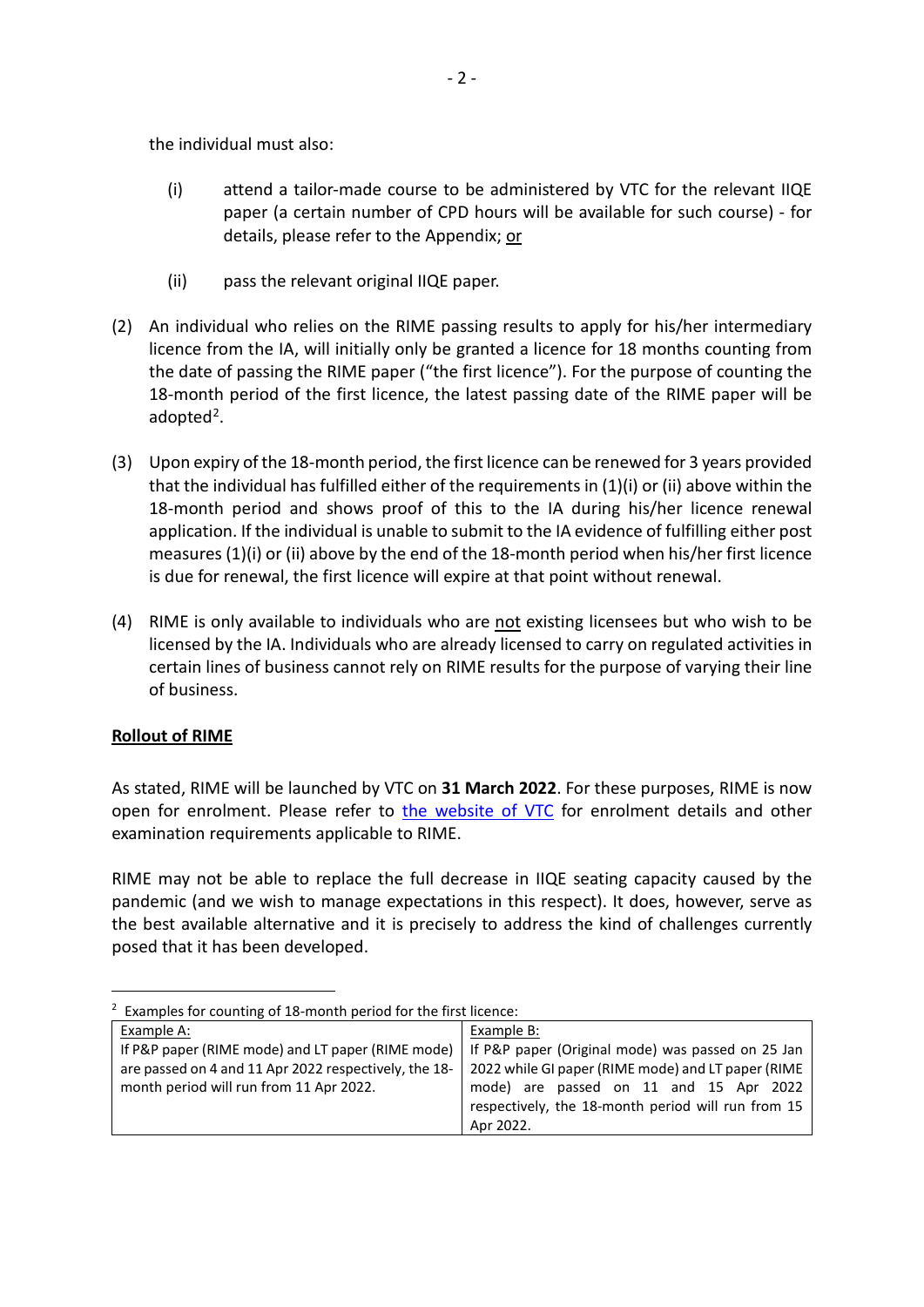### **Principals' Responsibilities**

We ask that Principals keep a central register of all individual licensees appointed by them who have relied on RIME results to apply for an insurance intermediary licence. We also ask that they put in place measures to ensure that such licensees fulfill either one of the two post measures as outlined above within the 18-month period (see conditions (1)(i) and (ii) above), and not renew or continue (but terminate) the appointment of any individual licensee who fails to comply by the expiry of the 18-month period.

# **Enquiries**

If you have any enquiries concerning RIME and the measures set out in this circular, please contact:

- The VTC by email to [cpdc@vtc.edu.hk](mailto:cpdc@vtc.edu.hk) or by phone to 2919 1467 for matters concerning the RIME and the IIQE in general, and by email to [peak@vtc.edu.hk](mailto:peak@vtc.edu.hk) or by phone to 2836 1922 for matters concerning the tailor-made training courses.
- The IA by email to *licensing@ia.org.hk* for matters concerning the qualifying examination requirements or other licensing requirements.

Yours faithfully,

Peter Gregoire Head of Market Conduct General Counsel Insurance Authority

c.c. The Hong Kong Federation of Insurers Professional Insurance Brokers Association The Hong Kong Confederation of Insurance Brokers Vocational Training Council